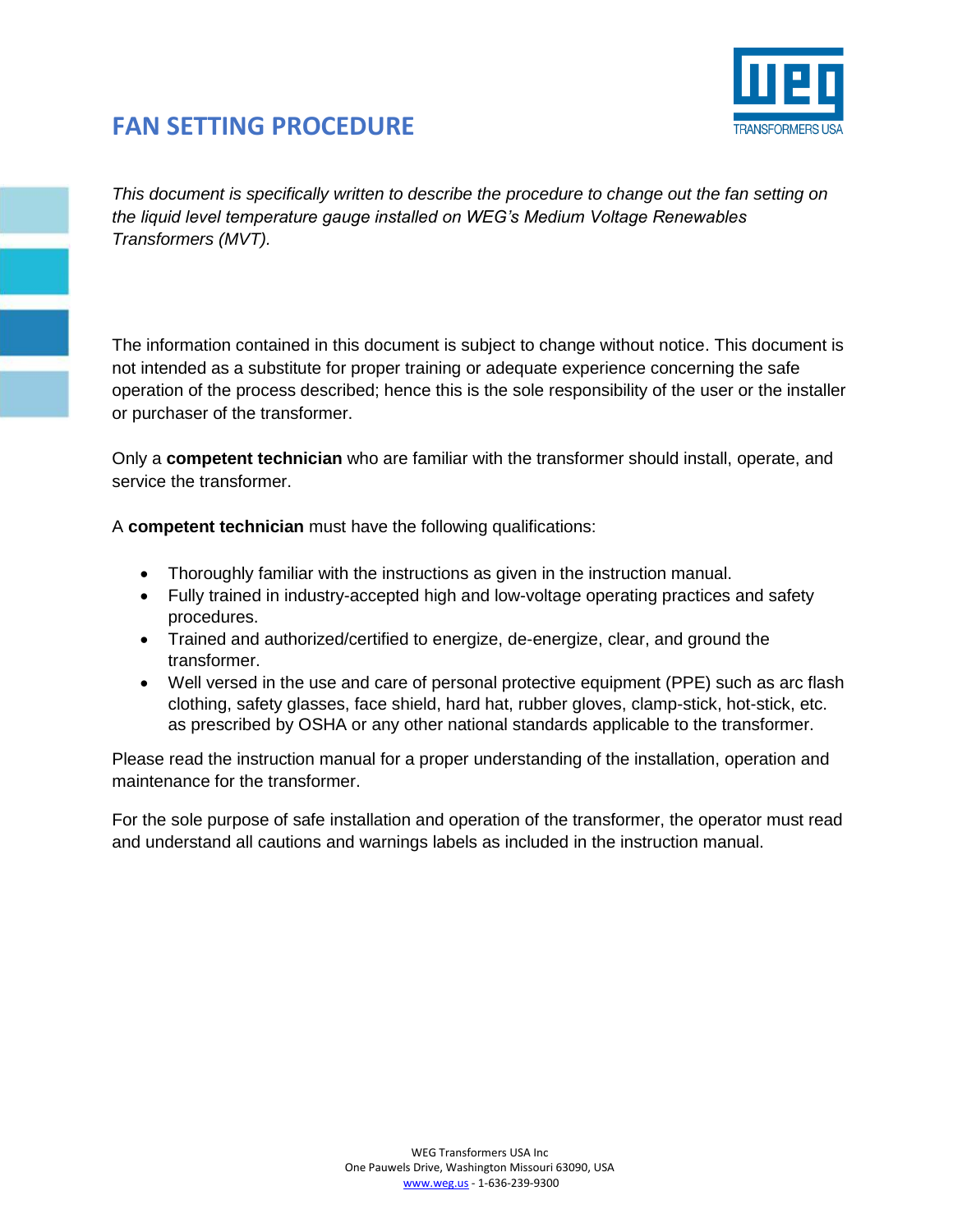

#### **Introduction:**

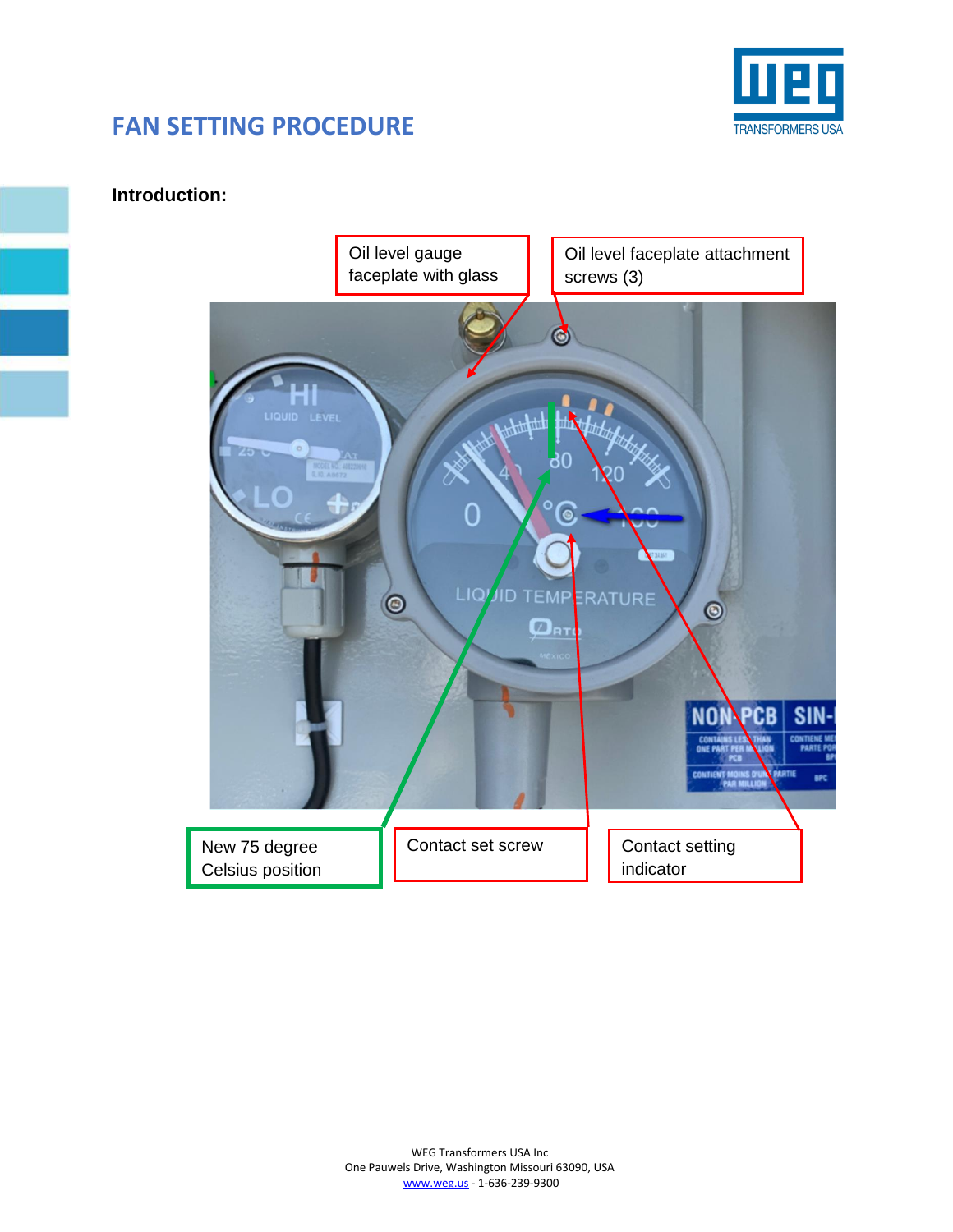

#### **Procedure:**

This procedure described fan setting changes on the ORTO liquid temperature gauge, as follows:

**STEP 1**: Open the faceplate of the Orto Liquid Temperature gauge by unscrewing (turn counter clockwise) the three (3) faceplate attachment screws.

**STEP 2:** Take off prudently the oil level gauge faceplate with glass and seal, locate in a safe place to avoid damage together with the three (3) screws.

**STEP 3**: Unscrew (turn counter clockwise) the contact setscrew **(blue arrow)** with no more than **one and a half (1.5) turn**, enough to permit adjustment of the contact-setting indicator.



Unscrewing with more than one and half (1.5) turns is not permitted. If issues are arising contact WEG.

**STEP 4**: Mover prudently the left contact-setting indicator (facing the gauge) counter clockwise till indicator is in the 75 degree Celsius position as indicated in picture above (green line).

**STEP 5:** Tighten (turn clockwise) the contact setscrew and tighten very prudently.

**STEP 6:** Install/attach oil level gauge faceplate with glass and seal and screws, making sure seal is seated well.



In case of doubt always contact factory or visit the our web at [www.weg.us](http://www.weg.us/)